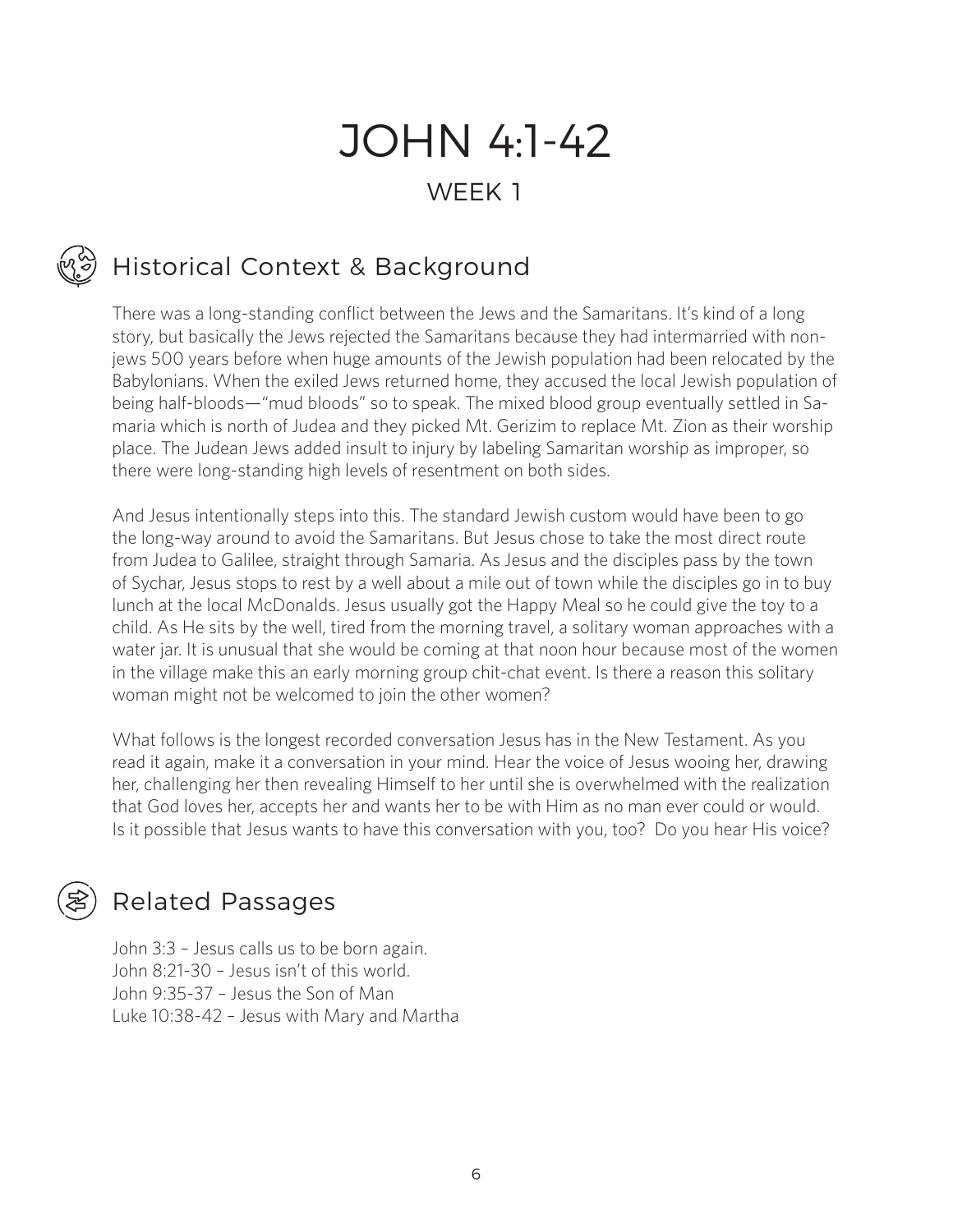# Key Terms

*Messiah*: (Hebrew) Means "The Anointed One," a future king, descended from David who would rule when God freed Israel from the rule of others. Most Jews assumed this would be a political ruler establishing a physical kingdom.

*Christ*: (Greek) Translation of messiah, "the Anointed One." (Not Jesus' last name.)

**The Spirit**: The Holy Spirit, is spoken of by Jesus in this Gospel more than in any other Gospel.. Savior of the world: Term usually applied to the Roman Emperor as deity, here in John it is more appropriately applied to Jesus!

៍ ក្ន

# Key Themes

*Crossing Divides*: Jesus is willing to cross barriers of gender, theology, race, geography, prejudice and public opinion to seek and save even the least likely. Jesus even shares a vessel with this woman—which is a pretty intimate act in any time and place (imagine sharing a fork with a stranger) but bears extra significance in a culture considered with ritual purity and uncleanness. The takeaway is simple, one that shaped the course of the early church and turned the ancient world upside down: "There is neither Jew nor Greek, there is neither slave nor free, there is neither male nor female – for all of you are one in Christ Jesus" (Galatians 3:28). Racism isn't Jesus. Sexism isn't Jesus. Tribalism isn't Jesus. Who are the people we exclude, in principal or in practice, from the gospel?

*Sin is a Dam*: The exchange is weird. Jesus asks for water, then offers her living water. Then when she asks for *his* kind of water, he talks about her adultery. His response to "How do I get this living water" is laying bare her deepest secrets and transgressions. It's easy to think of Jesus as this super cushy dude who just wants to love everyone the way they are. While he's totally cool with talking to her as she is, he doesn't want to leave her that way. He flat out tells/ shows her that if she wants to live, then she needs to take care of that sin which defines her life. Sin is a dam to life. Where God designed us for life to flow abundantly as we walk in His ways, sin impedes that life fully alive in Him. Christ came to break that damn dam and give you new life—but he does so by tearing down what gets in the way of life fully alive in Him. He asks the worst question the woman could imagine, but it's the only way she came to realize who he was.

Note: Don't err the opposite direction. Jesus doesn't come to condemn her. He sits and drinks with her. He offers her life before asking about her sin. And he doesn't berate her. He lays it bare.

*Interrogating Jesus*: When the disciples enter into this scene, they provide a stark contrast to what Jesus is doing. They're suspicious of this woman: "What do you want?" They're confused by what Jesus is doing: "Why are you talking with *her*?" While Jesus is concerned with bridging divides and bringing this woman who is *outside* the Jewish world *into* God's kingdom, the disci-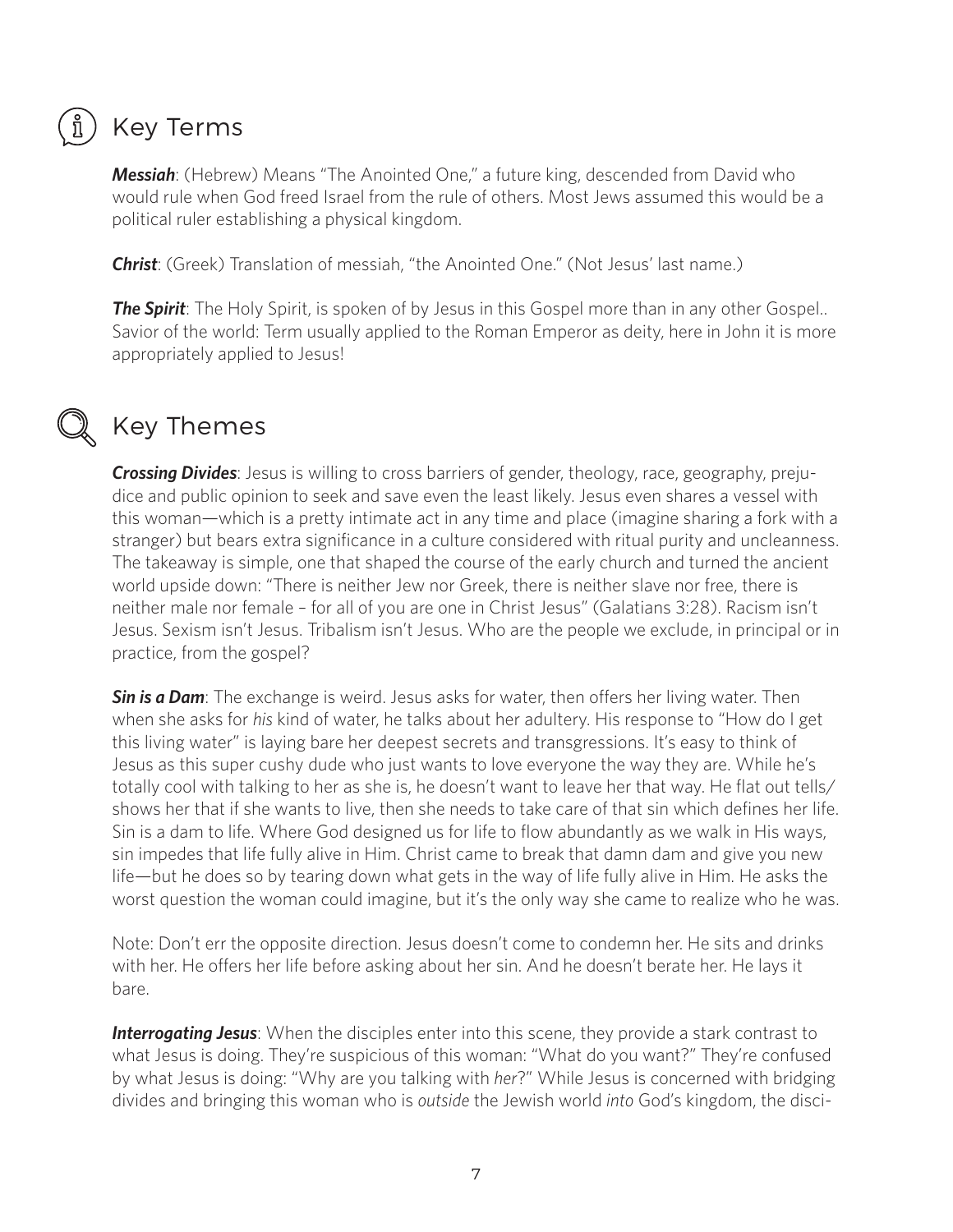ples are too hung up on the way they've been taught to see an outsider when they see Samaritans and taboo when they see a woman.

The disciples need to learn that they cannot take their lead from the opinions of culture—that in the eternal scheme of things all people have value and the fields are ripe for harvest! How is this relevant to students today? What are the cultural assumptions we make? Where are we asking "Jesus why are you doing that?" These are the things you need to get your students thinking about. Jesus doesn't do life the way UK culture says do life.

**The Ripple Effect**: After this conversation with Jesus, she leaves her jar behind and returns home to tell people about this mysterious and meaningful encounter. As a result, many people from the town "made their way toward [Jesus]" (v. 30). In other words, she had an encounter with God, told others about that encounter, and that drove them to seek out Jesus for themselves. It's interesting, however, that while the Samaritans begin by believing her testimony (v. 39), John reports that they go on to a deeper understanding ("we *know* that this man really is the savior of the world" [v. 42]) only by encountering Jesus—meeting with him, hearing his voice—themselves.

*True Worship*: Like said above, there's a HUGE divide between Samaritan and Jew because of worship. Both think the other worships incorrectly. But Jesus here erases the feud in verses 21-24. It's not the Jewish form of worship, or the Samaritan form of worship. But the Jews *do* know (v. 22). If the Jews are know, then why aren't they the true worshipers? He contrasts both Samaritan and Jew with those who "worship the Father in spirit and truth." The Samaritans and Jews fought about God: What is the proper mountain, what is the right way to do things for him, etc. Jesus talks about life with God. True worshipers will worship God in the Spirit and with the help of the Spirit (Romans 8:14-16). And the truth they worship in isn't some distant truth about God, it is God. Jesus said, "I am the Truth" (John 14:6).

The nuts and bolts of it is this: the more we argue about God and obsess over living lives about God, often the more we step away from life with God. Indeed the Samaritan (and the disciples!) were with God—Jesus—and still focused on differences about God. When Jesus shouts, "Open your eyes!" we shouldn't miss the extremely literal meaning: God is right here, stop arguing about him and live with him. Direct your students to ways they can live life *with* God, and to explore ways in which life *about* God distracts them from this. (Note: This does *not* mean all religious differences are meaningless. They are extremely meaningful. Any worship which denies the Truth, aka Jesus, is false worship.)

And here's the frightening reality: going to CSF three times a week doesn't necessarily translate into actually living life with God. You can check all of the boxes of crap you're "supposed" to do and never be *with* God. That doesn't mean those things are bad (they're great!), but they're not *enough*.

# Three Main Points

1. True worship is worship of *Jesus*, and it's a life marked by being *with* God, not just being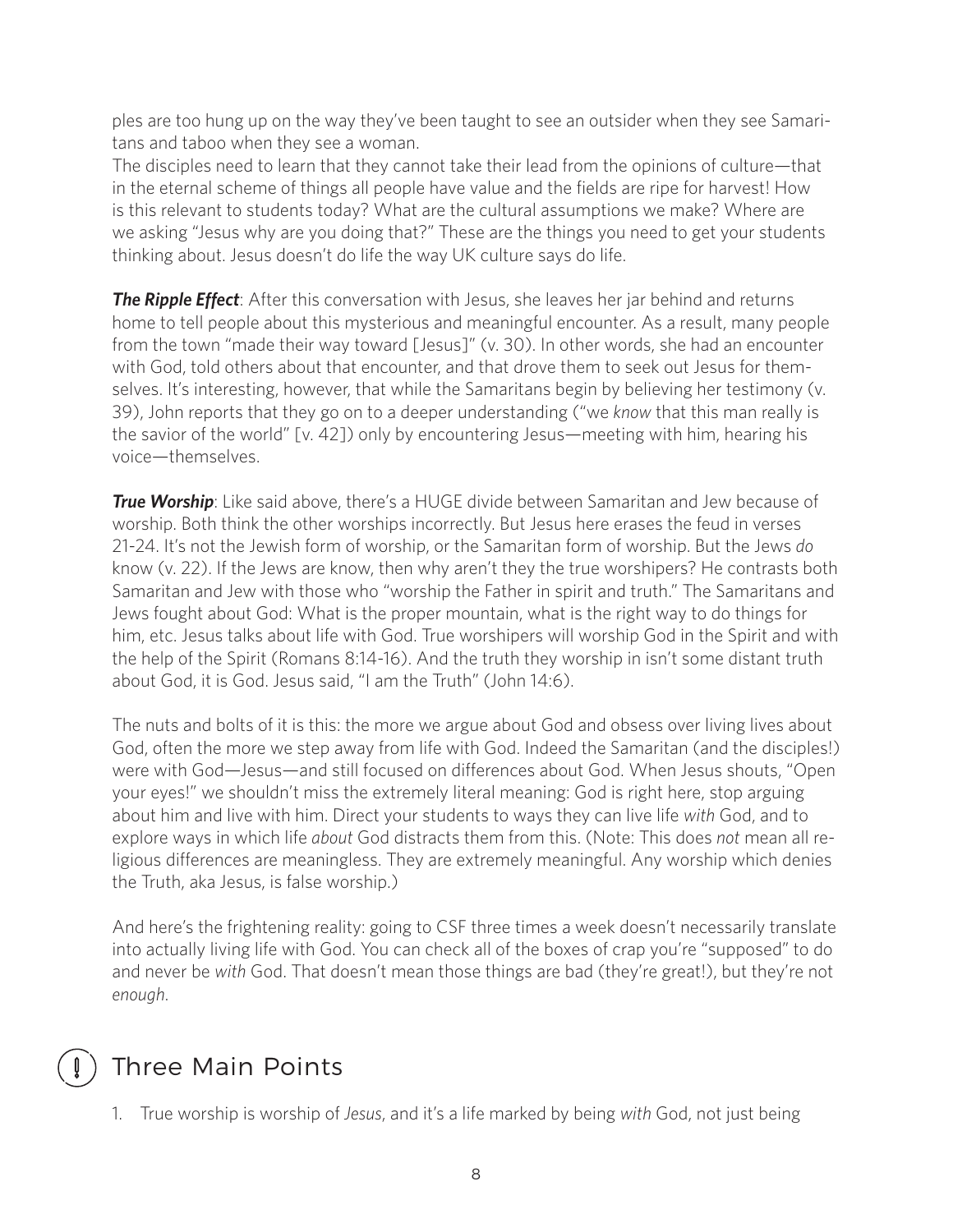*about* God, even if that life about God is 100% religious-focused (but don't think life *with* God will anything short of 100% focus on Him).

- 2. Jesus cares little for cultural differences; he cares for people, and he invites *all* in, even knowing their sin.
- 3. Sin blocks the flow of living water. What sin is that for us?



# Quotes & Illustrations

*"Why does Jesus seem to suddenly change the subject from seeking living water to her history with men? The answer is—he isn't changing the subject. He's nudging her, saying, "If you want to understand the nature of this living water I offer, you need to first understand how you've been seeking it in your own life. You've been trying to get it through men, and it's not working, is it? Your need for men is eating you alive, and it will never stop"* 

### TIM KELLER

*"You are no longer faced with an argument which demands your agreement, but with a Person who demands your confidence."*

## C. S. LEWIS

### Ş Discussion Questions

- Why do you think God inspired this story to be included in Scripture? What do we see most clearly in this chapter that we might miss elsewhere?
- What do we learn about Jesus in this passage? What do we learn about people in this passage?
- What are other stories of Jesus' conversations like this are in Scripture?
- What was the effect of this conversation with Jesus? In the woman's life, in particular? What about beyond her own personal life?
- What people do you connect with in this passage? Why? Who are the people of this story now, on this campus, in this city, in 2018?
- It's interesting that Jesus specifically addresses the sexual brokenness in this woman's life. Surely this woman had other sin, too. What about sexual brokenness specifically makes it a sin that looms so large? Consider the sexual brokenness in your own life and what Jesus might speak into that?
- Jesus doesn't do life the way UK culture says do life. What are some things about Christianity and Jesus that make you uncomfortable? Where do you question why Jesus (or the Bible) says that? How do you deal with that tension?
- Read verses 31-33. What's going on when Jesus doesn't eat? Is Jesus fasting for this woman, as a means of interceding for her? Is he doing something else?
- Why does the Living Word by which all things were created (John 1:1-5) begin by asking the woman for a drink? Is this a conversation or a sparring match? Just how far will Jesus go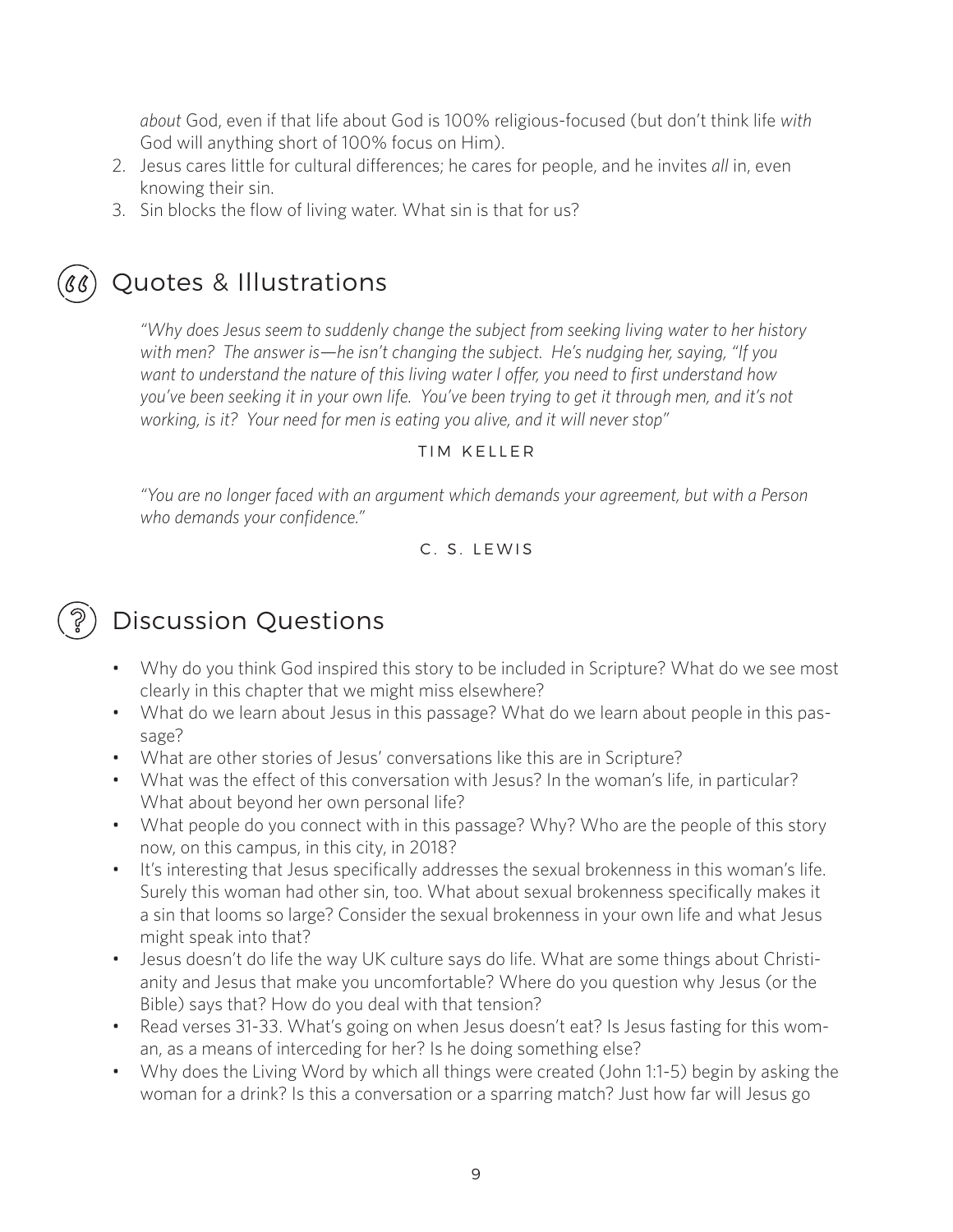with this and why?

- We know from the Genesis 1 and John 1, that God speaks the Universe into creation. And here beside Jacob's well, Immanuel (God with us) speaks hope and acceptance in a conversation with one of His lost creation. How has God been speaking to you lately? Are you having inner conversations with Him? About what?
- The woman comes to the well for water, yet leaves her water jar and goes back to town empty handed. Why is that detail included? What is it that really happened in that conversation that changed her life?
- Why did the woman say "He told me everything I ever did?" Had Jesus told her everything she had ever done? What did he tell her? Why is this significant enough to get that response out of her? How's that relevant to you (is there a sin that defines your life)?
- If the Jews do know what they worship (v. 22), then why does Jesus say that true worshipers will be different from them?
- Jesus uses the image of "living water" to describe life with God—to describe Himself, really. Why might Jesus have chose this image? What is it about water that helps us understand who Jesus is and what He does in our lives?
- What did the disciples think when they came back and found Jesus talking with a woman? Why did they not say anything? Do you think they just looked at each other? Did any of them roll their eyes? What were they thinking?

# Application and Practice

**Praying Across the Divide**: Spend some time in reflection and prayer considering who are the "others" in your life—people across the boundaries that mark out your life; people that don't quite fit in with your vision of life. Maybe they don't believe in Jesus, or maybe they just seem weird to you. Make a physical list of these people and commit to praying for them daily this week.

**With God**: This week, make a list of the things you do that are about God (examples: go to Synergy, pray before meals, talk about theology, etc.). Honestly evaluate whether these things come from a spirit of being with God or about God. Practice spending time with God. Take 1 hour this week and pray the Jesus prayer in solitude. Find a place where nobody else will bother you, turn off your phone, and sit with your eyes closed (preferably don't fall asleep). Ask the Lord to help you be still to know that he is Lord. Pray a Psalm or two. Then, practice praying this prayer: "Lord Jesus, Son of God, have mercy on your humble servant, a sinner." Repeat this prayer, focusing on making space for God. If you don't hear him speak, it's cool. Being with him is the point.

*Cross the Church Divide*: Attend a Sunday worship service at a church whose cultural demographic is different from yours. A black church. A Catholic Church. A Chinese church. Pray for that church, that it will worship Christ in spirit and truth. Pray that Christ will bless that church as they worship him.